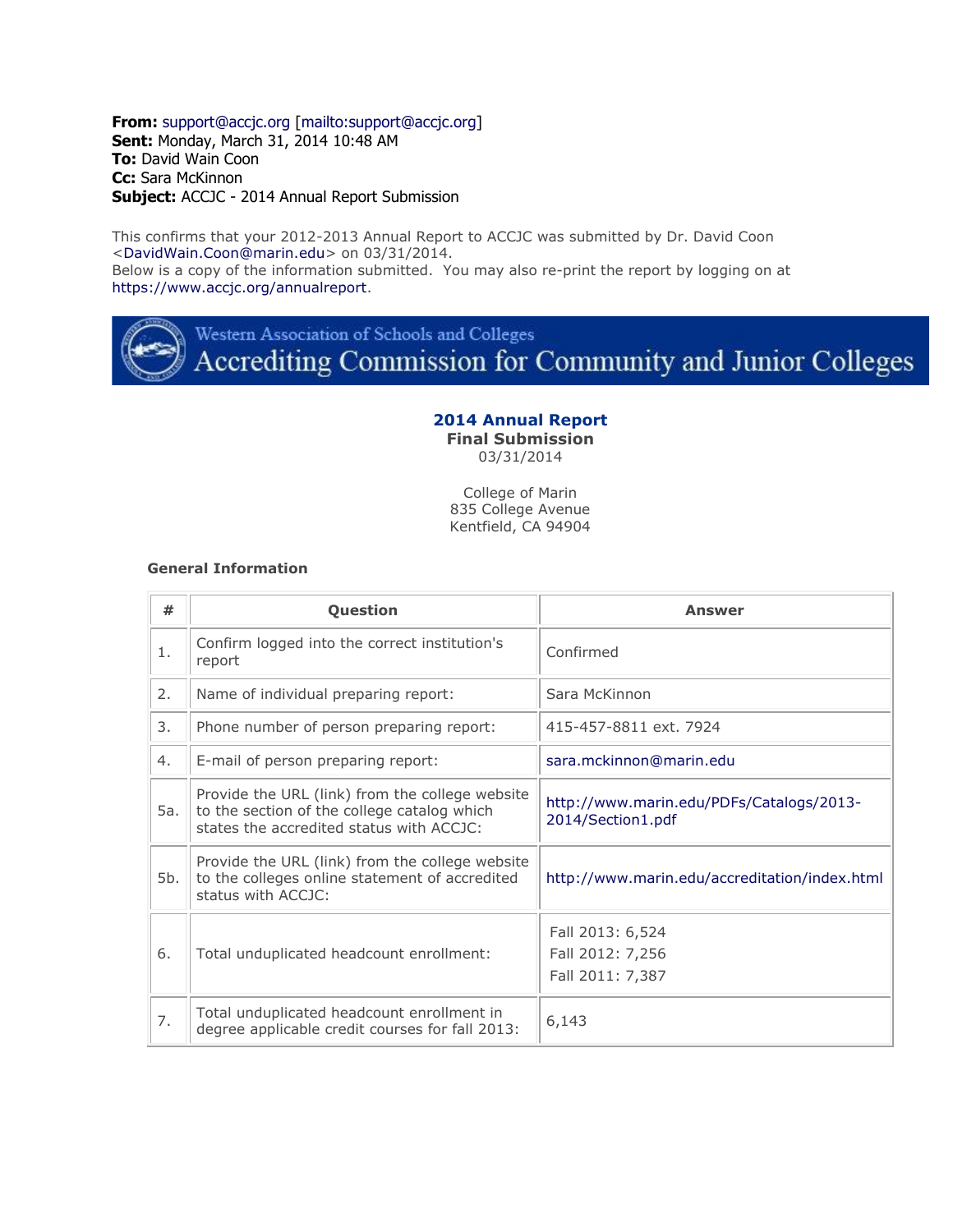| 8.  | Headcount enrollment in pre-collegiate credit<br>courses (which do not count toward degree<br>requirements) for fall 2013:           | 1,407                                              |
|-----|--------------------------------------------------------------------------------------------------------------------------------------|----------------------------------------------------|
| 9.  | Number of courses offered via distance<br>education:                                                                                 | Fall 2013: 46<br>Fall 2012: 41<br>Fall 2011: 35    |
| 10. | Number of programs offered via distance<br>education:                                                                                | n/a                                                |
| 11. | Total unduplicated headcount enrollment in all<br>types of Distance Education:                                                       | Fall 2013: 710<br>Fall 2012: 785<br>Fall 2011: 741 |
| 12. | Total unduplicated headcount enrollment in all<br>types of Correspondence Education:                                                 | Fall 2013: n/a<br>Fall 2012: n/a<br>Fall 2011: n/a |
| 13. | Were all correspondence courses for which<br>students enrolled in fall 2012 part of a<br>program which leads to an associate degree? | <b>No</b>                                          |

#### **Student Achievement Data**

| #    |                                                                                 | Question                                                                                                                                                                                                                                                                                                                                                                                                                                                                                                                                                                                     | Answer |
|------|---------------------------------------------------------------------------------|----------------------------------------------------------------------------------------------------------------------------------------------------------------------------------------------------------------------------------------------------------------------------------------------------------------------------------------------------------------------------------------------------------------------------------------------------------------------------------------------------------------------------------------------------------------------------------------------|--------|
| 14a. |                                                                                 | What is your Institution-set standard for successful student<br>course completion?                                                                                                                                                                                                                                                                                                                                                                                                                                                                                                           | 70%    |
| 14b. | Successful student course completion rate for the fall 2013<br>70%<br>semester: |                                                                                                                                                                                                                                                                                                                                                                                                                                                                                                                                                                                              |        |
|      |                                                                                 | Institution Set Standards for program completion: While institutions may determine the<br>measures for which they will set standards, most institutions will utilize this measure as it is<br>core to their mission. For purposes of definition, certificates include those certificate programs<br>which qualify for financial aid, principally those which lead to gainful employment. Completion<br>of degrees and certificates is to be presented in terms of total numbers. Each student who<br>receives one or more certificates or degrees in the specified year may be counted once. |        |
| 15.  | a.                                                                              | If you have an institution-set standard for student completion of degrees<br>and certificates combined, what is it?                                                                                                                                                                                                                                                                                                                                                                                                                                                                          | 230    |
|      | b.                                                                              | If you have separate institution-set standards for degrees, what is your<br>institution-set standard for the number of student completion of degrees,<br>per year?                                                                                                                                                                                                                                                                                                                                                                                                                           | 190    |
|      | $C_{1}$                                                                         | If you have separate institution-set standards for certificates, what is your<br>institution-set standard for the number of student completion of certificates,<br>per year?                                                                                                                                                                                                                                                                                                                                                                                                                 | 40     |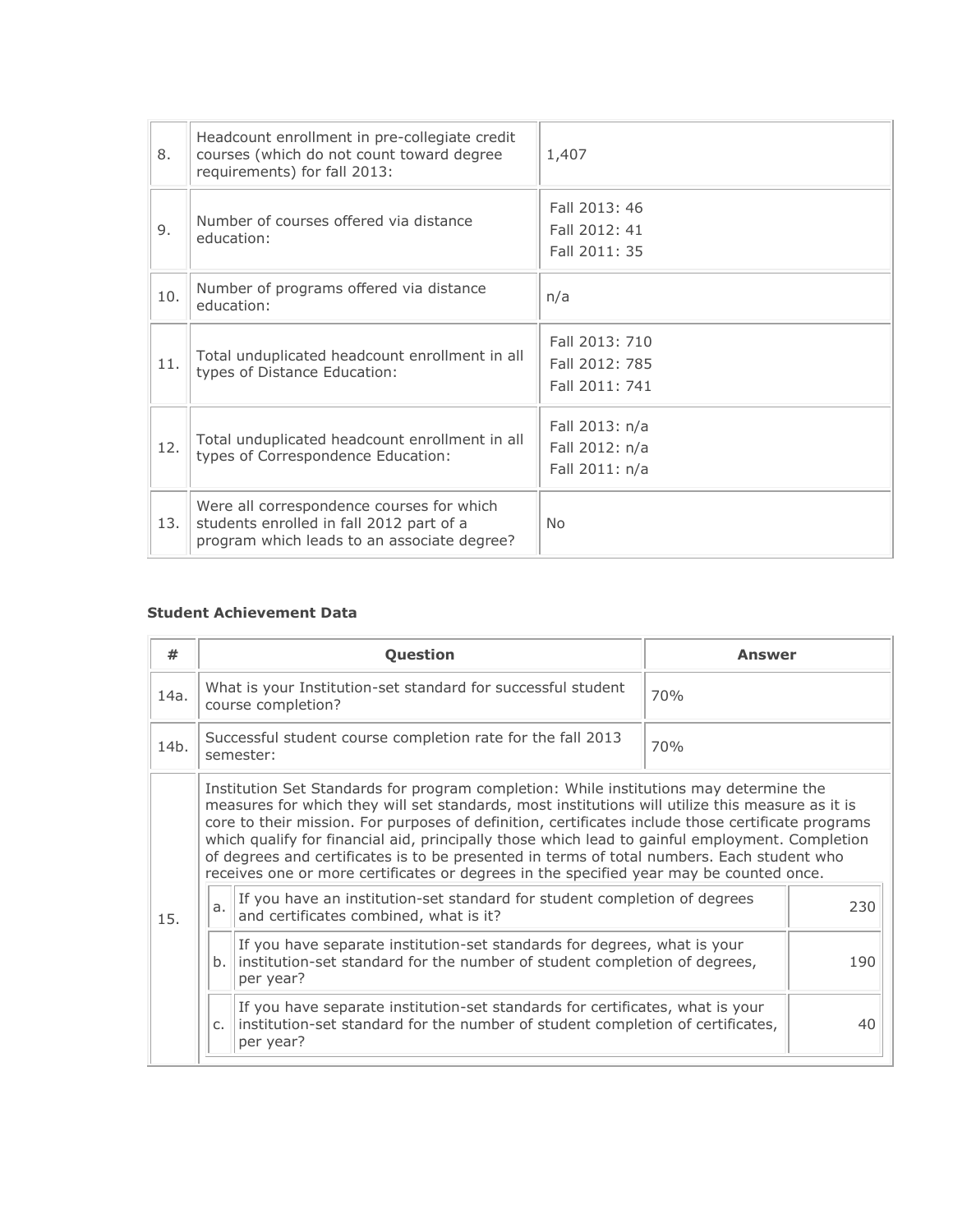| 16a. | Number of students (unduplicated) who received a<br>certificate or degree in the 2012-2013 academic year:                                                                                                          |                                              |                    | 368                                                          |              |
|------|--------------------------------------------------------------------------------------------------------------------------------------------------------------------------------------------------------------------|----------------------------------------------|--------------------|--------------------------------------------------------------|--------------|
| 16b. | Number of students who received a degree in the 2012-<br>2013 academic year:                                                                                                                                       |                                              |                    | 289                                                          |              |
| 16c. | Number of students who received a certificate in the 2012-<br>2013 academic year:                                                                                                                                  |                                              |                    | 79                                                           |              |
| 17a. | If your college has an institution-set standard for the<br>number of students who transfer each year to 4-year<br>colleges/universities, what is it?                                                               |                                              |                    | 180                                                          |              |
| 17b. | Number of students who transferred to 4-year<br>colleges/universities in 2012-2013:                                                                                                                                |                                              |                    | 325                                                          |              |
| 18a. | Does the college have any certificate programs which are<br>not career-technical education (CTE) certificates?                                                                                                     |                                              |                    | Yes                                                          |              |
| 18b. | If yes, please identify them:                                                                                                                                                                                      |                                              |                    | Natural History (designed for<br>elementary school teachers) |              |
| 19a. | Number of career-technical education (CTE) certificates and<br>degrees:                                                                                                                                            |                                              |                    | 60                                                           |              |
| 19b. | Number of CTE certificates and degrees which have<br>identified technical and professional competencies that meet<br>employment standards and other standards, including those<br>for licensure and certification: |                                              |                    | 41                                                           |              |
| 19c. | Number of CTE certificates and degrees for which the<br>institution has set a standard for licensure passage rates:                                                                                                |                                              |                    | 5                                                            |              |
| 19d. | Number of CTE certificates and degrees for which the<br>institution has set a standard for graduate employment<br>rates:                                                                                           |                                              |                    | 3                                                            |              |
|      | 2011-2012 examination pass rates in programs for which students must pass a licensure<br>examination in order to work in their field of study:                                                                     |                                              |                    |                                                              |              |
|      | Program                                                                                                                                                                                                            | <b>CIP Code</b><br>4 digits<br>( # # . # # ) | <b>Examination</b> | <b>Institution</b><br>set standard                           | Pass<br>Rate |
|      | 2012 EMT                                                                                                                                                                                                           | 51.09                                        | state              | 80 %                                                         | 92 %         |
| 20.  | 2011-2012 RN                                                                                                                                                                                                       | 51.38                                        | national           | 85 % < TD<br>align='right'>91.5 %                            |              |
|      | Registered Dental Assisting RDA<br>Law and Ethics (Jan-Dec 2012                                                                                                                                                    | 51.06                                        | state              | 80 %                                                         | 89 %         |
|      | Registered Dental Assisting<br>Written (Jan-Dec 2012)                                                                                                                                                              | 51.06                                        | state              | 85 %                                                         | 94 %         |
|      | Registered Dental Assisting RDA<br>Practical (Jan-Dec 2012)                                                                                                                                                        | 51.06                                        | state              | 70 %                                                         | 92 %         |
| 21.  | 2011-2012 job placement rates for students completing certificate programs and CTE (career-<br>technology education) degrees:                                                                                      |                                              |                    |                                                              |              |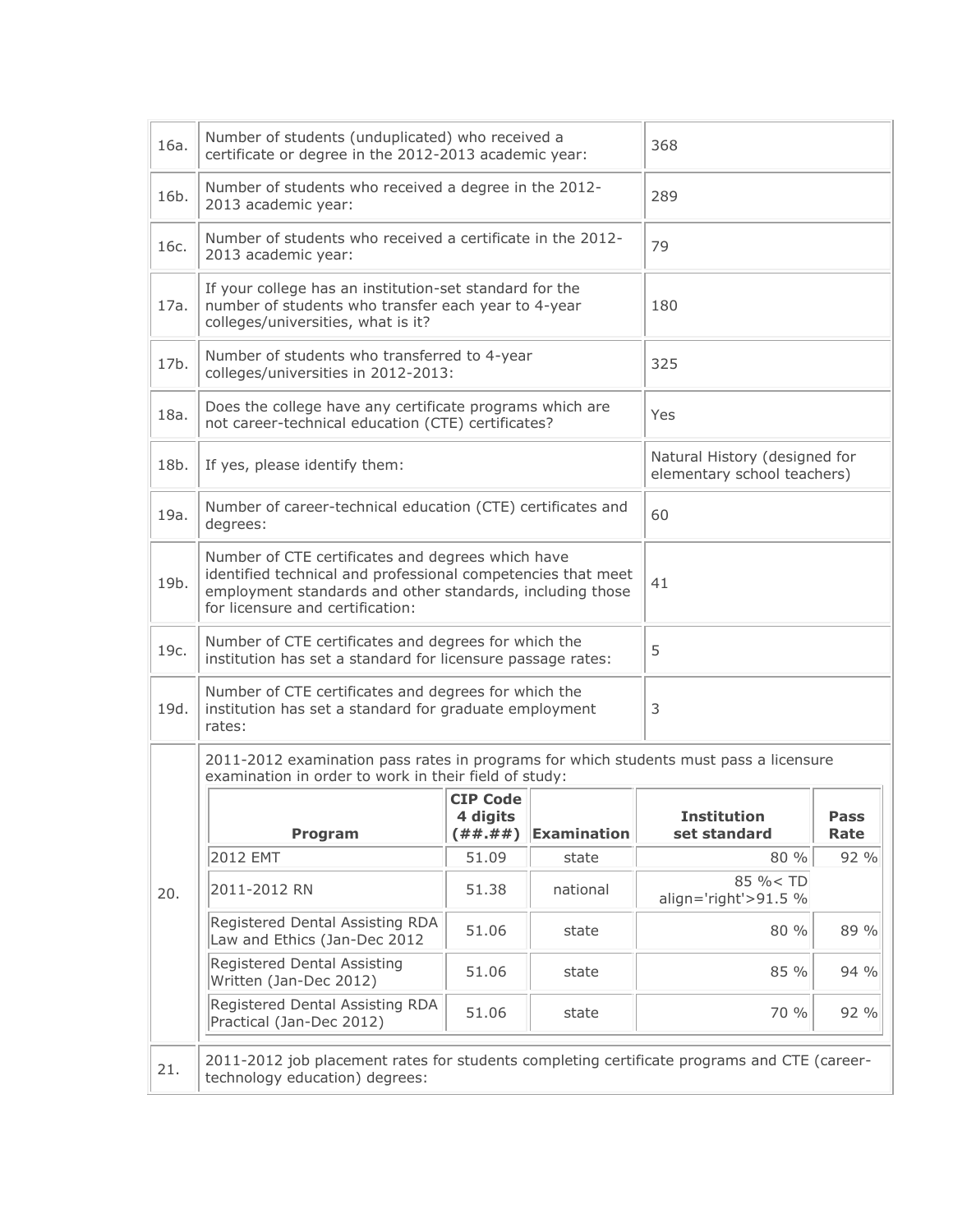|                                                                                                                                                                                                                                                                                                                                                                                                                                                                                                                                                                                                                                                                                                                                                                                                                                                                       | Program                                                                                                                                                                                                                                                                                                                                                                                             |                   | <b>CIP Code</b><br>4 digits<br>( # # . # # ) | <b>Institution</b><br>set standard | <b>Job</b><br><b>Placement</b><br>Rate |
|-----------------------------------------------------------------------------------------------------------------------------------------------------------------------------------------------------------------------------------------------------------------------------------------------------------------------------------------------------------------------------------------------------------------------------------------------------------------------------------------------------------------------------------------------------------------------------------------------------------------------------------------------------------------------------------------------------------------------------------------------------------------------------------------------------------------------------------------------------------------------|-----------------------------------------------------------------------------------------------------------------------------------------------------------------------------------------------------------------------------------------------------------------------------------------------------------------------------------------------------------------------------------------------------|-------------------|----------------------------------------------|------------------------------------|----------------------------------------|
|                                                                                                                                                                                                                                                                                                                                                                                                                                                                                                                                                                                                                                                                                                                                                                                                                                                                       | Medical Assisting                                                                                                                                                                                                                                                                                                                                                                                   |                   | 51.08                                        | 40 %                               | $44\%$                                 |
|                                                                                                                                                                                                                                                                                                                                                                                                                                                                                                                                                                                                                                                                                                                                                                                                                                                                       | RN - 2011-2012                                                                                                                                                                                                                                                                                                                                                                                      |                   | 51.38                                        | 45 %                               | 69 %                                   |
|                                                                                                                                                                                                                                                                                                                                                                                                                                                                                                                                                                                                                                                                                                                                                                                                                                                                       | Registered Dental Assisting                                                                                                                                                                                                                                                                                                                                                                         |                   | 51.06                                        | 70 %                               | 75 %                                   |
|                                                                                                                                                                                                                                                                                                                                                                                                                                                                                                                                                                                                                                                                                                                                                                                                                                                                       | Please list any other instituion set standards at your college:                                                                                                                                                                                                                                                                                                                                     |                   |                                              |                                    |                                        |
| 22.                                                                                                                                                                                                                                                                                                                                                                                                                                                                                                                                                                                                                                                                                                                                                                                                                                                                   | Criteria Measured (i.e.<br>persistence, starting<br>salary, etc.)                                                                                                                                                                                                                                                                                                                                   | <b>Definition</b> |                                              | <b>Institution</b><br>set standard |                                        |
|                                                                                                                                                                                                                                                                                                                                                                                                                                                                                                                                                                                                                                                                                                                                                                                                                                                                       | N/A                                                                                                                                                                                                                                                                                                                                                                                                 | N/A               |                                              |                                    |                                        |
|                                                                                                                                                                                                                                                                                                                                                                                                                                                                                                                                                                                                                                                                                                                                                                                                                                                                       | Effective practice to share with the field: Describe examples of effective and/or innovative<br>practices at your college for setting institution-set standards, evaluating college or<br>programmatic performance related to student achievement, and changes that have happened<br>in response to analyzing college or program performance $(1,250$ character limit, approximately<br>250 words). |                   |                                              |                                    |                                        |
| Student achievement over last 5 years was analyzed and formed the basis of our institution-<br>set standards in each of the areas. These standards were discussed and agreed upon at SLO<br>23.<br>Assessment Council, Academic Senate and Cabinet meetings. Major discussions this year<br>have centered on developmental math and English. A task force was formed and various<br>strategies to deal with struggling students are being considered. Court Reporting is creating<br>new certificates in Communication Access Realtime Translation (CART) for students who don't<br>achieve the required rate of speed for court reporting but who could use their skills for the<br>Deaf community. The Automotive Technology area has realigned its curriculum to national<br>standards and improved instructional delivery producing better outcomes for students. |                                                                                                                                                                                                                                                                                                                                                                                                     |                   |                                              |                                    |                                        |

## **Student Learning Outcomes and Assessment**

Note: Beginning fall 2012, colleges were expected to be at the proficiency level of Student Learning Outcomes assessment ( see the ACCJC Rubric for Evaluating Institutional Effectiveness, Part III, Student Learning Outcomes). At this time, colleges are expected to be in full compliance with the Accreditation Standards related to student learning outcomes and assessment. All courses, programs, and student and learning support activities of the college are expected to have student learning outcomes defined, so that ongoing assessment and other requirements of Accreditation Standards are met across the institution.

| #   |                                        | <b>Question</b>                                                        | <b>Answer</b>                               |      |
|-----|----------------------------------------|------------------------------------------------------------------------|---------------------------------------------|------|
|     |                                        | Courses                                                                |                                             |      |
|     | Total number of college courses:<br>a. |                                                                        |                                             | 1216 |
| 24. | b.                                     | Number of college courses with ongoing assessment of learning outcomes |                                             | 1216 |
|     |                                        |                                                                        | Auto-calculated field: percentage of total: | 100  |
| 25  |                                        | Courses                                                                |                                             |      |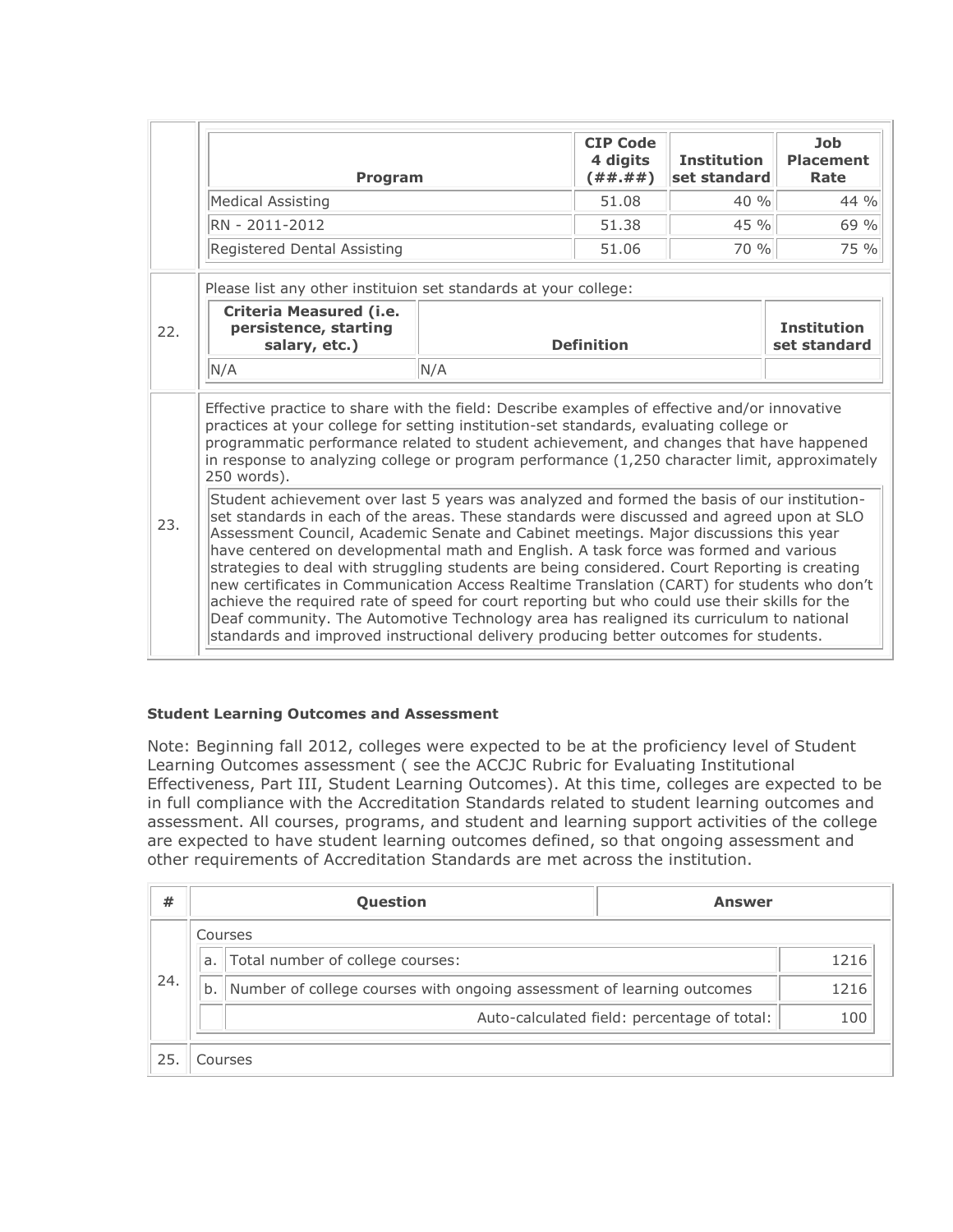|     | a.                                                                                                                                                                                                                                                                                                                                                                                                                                                                                                                                                                                                                                                                                                                                                                                                                                                                                                                                                                                                                                                                | Total number of college programs (all certificates and degrees, and other<br>95<br>programs as defined by college):            |                                             |     |
|-----|-------------------------------------------------------------------------------------------------------------------------------------------------------------------------------------------------------------------------------------------------------------------------------------------------------------------------------------------------------------------------------------------------------------------------------------------------------------------------------------------------------------------------------------------------------------------------------------------------------------------------------------------------------------------------------------------------------------------------------------------------------------------------------------------------------------------------------------------------------------------------------------------------------------------------------------------------------------------------------------------------------------------------------------------------------------------|--------------------------------------------------------------------------------------------------------------------------------|---------------------------------------------|-----|
|     | b.<br>Number of college programs with ongoing assessment of learning outcomes                                                                                                                                                                                                                                                                                                                                                                                                                                                                                                                                                                                                                                                                                                                                                                                                                                                                                                                                                                                     |                                                                                                                                |                                             | 95  |
|     | Auto-calculated field: percentage of total:                                                                                                                                                                                                                                                                                                                                                                                                                                                                                                                                                                                                                                                                                                                                                                                                                                                                                                                                                                                                                       |                                                                                                                                |                                             |     |
|     | Courses                                                                                                                                                                                                                                                                                                                                                                                                                                                                                                                                                                                                                                                                                                                                                                                                                                                                                                                                                                                                                                                           |                                                                                                                                |                                             |     |
|     | a.                                                                                                                                                                                                                                                                                                                                                                                                                                                                                                                                                                                                                                                                                                                                                                                                                                                                                                                                                                                                                                                                | Total number of student and learning support activities (as college has<br>identified or grouped them for SLO implementation): |                                             | 17  |
| 26. | b.                                                                                                                                                                                                                                                                                                                                                                                                                                                                                                                                                                                                                                                                                                                                                                                                                                                                                                                                                                                                                                                                | Number of student and learning support activities with ongoing assessment<br>of learning outcomes:                             |                                             | 17  |
|     |                                                                                                                                                                                                                                                                                                                                                                                                                                                                                                                                                                                                                                                                                                                                                                                                                                                                                                                                                                                                                                                                   |                                                                                                                                | Auto-calculated field: percentage of total: | 100 |
| 27. |                                                                                                                                                                                                                                                                                                                                                                                                                                                                                                                                                                                                                                                                                                                                                                                                                                                                                                                                                                                                                                                                   | URL(s) from the college website where prospective<br>students can find SLO assessment results for<br>programs:                 | http://www.marin.edu/SLO/index.html         |     |
| 28. |                                                                                                                                                                                                                                                                                                                                                                                                                                                                                                                                                                                                                                                                                                                                                                                                                                                                                                                                                                                                                                                                   | Number of courses identified as part of the GE<br>program:                                                                     | 398                                         |     |
| 29. | Percent of GE courses with ongoing assessment of GE<br>100%<br>learning outcomes:                                                                                                                                                                                                                                                                                                                                                                                                                                                                                                                                                                                                                                                                                                                                                                                                                                                                                                                                                                                 |                                                                                                                                |                                             |     |
| 30. | Do your institution's GE outcomes include all areas<br>Yes<br>identified in the Accreditation Standards?                                                                                                                                                                                                                                                                                                                                                                                                                                                                                                                                                                                                                                                                                                                                                                                                                                                                                                                                                          |                                                                                                                                |                                             |     |
| 31. | Number of GE courses with Student Learning<br>Outcomes mapped to GE program Student Learning<br>398<br>Outcomes:                                                                                                                                                                                                                                                                                                                                                                                                                                                                                                                                                                                                                                                                                                                                                                                                                                                                                                                                                  |                                                                                                                                |                                             |     |
| 32. | Number of Institutional Student Learning Outcomes<br>5<br>defined:                                                                                                                                                                                                                                                                                                                                                                                                                                                                                                                                                                                                                                                                                                                                                                                                                                                                                                                                                                                                |                                                                                                                                |                                             |     |
| 33. | Percentage of college instructional programs and<br>student and learning support activities which have<br>Institutional Student Learning Outcomes mapped to<br>100%<br>those programs (courses) and activities (student and<br>learning support activities).                                                                                                                                                                                                                                                                                                                                                                                                                                                                                                                                                                                                                                                                                                                                                                                                      |                                                                                                                                |                                             |     |
| 34. | Percent of institutional outcomes (ILOs) with ongoing<br>100%<br>assessment of learning outcomes:                                                                                                                                                                                                                                                                                                                                                                                                                                                                                                                                                                                                                                                                                                                                                                                                                                                                                                                                                                 |                                                                                                                                |                                             |     |
| 35. | Effective practice to share with the field: Describe effective and/or innovative practices at your<br>college for measuring ILOs, documenting accomplishment of ILOs in non-instructional areas of<br>the college, informing college faculty, staff, students, and the public about ILOs, or other<br>aspects of your ILO practice (1,250 character limit, approximately 250 words).<br>Faculty track student performance on one or more of the college-wide rubrics and report<br>results using the PRIE tracking tool. Data, once entered by faculty, are submitted to PRIE,<br>which then publishes the aggregate data on the college website and reports findings at Flex<br>week seminars. Students can link to course information including SLOs on the College's<br>website. They also get information on degrees and certificate requirements and outcomes via<br>a link on the home page. In light of the Student Success and Support Programs initiative and<br>California Community Colleges System Scorecard, previously established student learning |                                                                                                                                |                                             |     |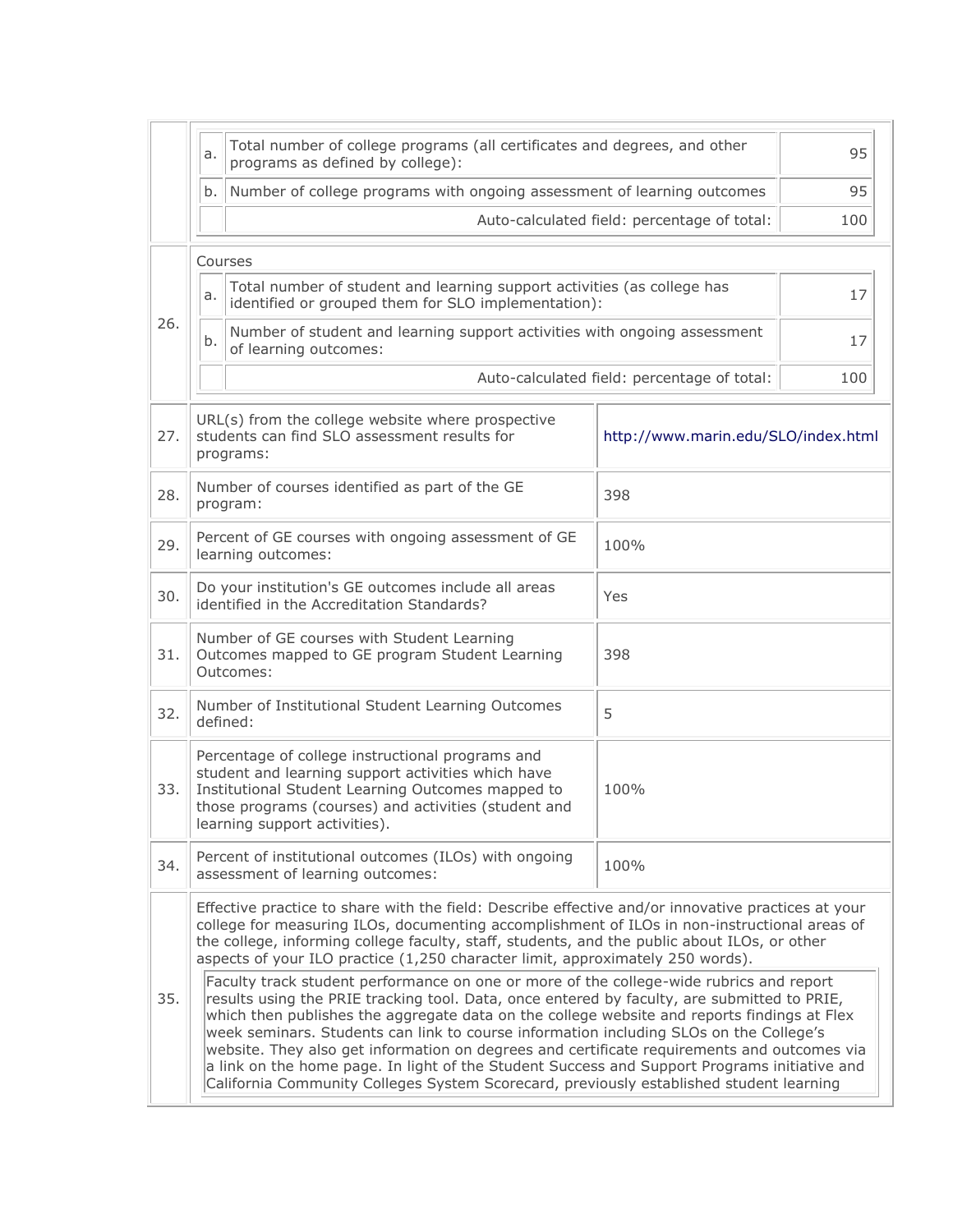outcomes for College of Marin student services units are being evaluated to assess their alignment with institutional priorities, student services best practices for each area, and contributions to COM's Strategic Plan and System Scorecard. College goals for retention, completion, and other scorecard metrics are being linked to intended outcomes for orientation, student education plan development, alert and intervention efforts, and other student success-related initiatives. Dashboards that track resources, activities, and outcomes and tie back to the System Scorecard are being created for each initiati

**Each of the following narrative responses is limited to 250 words. As you develop your responses, please be mindful of success stories that can be reported in the las t question of this section. We look forward to including this information from colleges in our report to the Commission and the field in June.**

| 36. | Please discuss alignment of student learning outcomes at your institution, from institutional and<br>course to program level. Describe your activities beyond crosswalking or charting all outcomes<br>to courses in a program (often called "mapping"), to analysis and implementation of alignment<br>in the planning of curriculum and delivery of instruction. Discuss how the alignment effort has<br>resulted in changes of expected outcomes and/or how students' programs of study have been<br>clarified. Note whether the described practices apply to all instructional programs at the college<br>(1,250 character limit, approximately 250 words).                                                                                                                                                                                                                                                                                                                                                                                                                                                                                                                                                                                                                                                                  |
|-----|----------------------------------------------------------------------------------------------------------------------------------------------------------------------------------------------------------------------------------------------------------------------------------------------------------------------------------------------------------------------------------------------------------------------------------------------------------------------------------------------------------------------------------------------------------------------------------------------------------------------------------------------------------------------------------------------------------------------------------------------------------------------------------------------------------------------------------------------------------------------------------------------------------------------------------------------------------------------------------------------------------------------------------------------------------------------------------------------------------------------------------------------------------------------------------------------------------------------------------------------------------------------------------------------------------------------------------|
|     | The College is creating pathways' worksheets for each of its degrees and certificates.<br>Students are able to ma p out and track progress toward achieving their goals. Pre-requisites<br>or advisories may be added to general education courses so that students will have adequate<br>preparation in English or math before taking these courses. All courses, degrees, and GE<br>programs address alignment in a program/discipline matrix that is updated every two years<br>and available on the SLO web page. Each program of study is unique in how it approaches an<br>alignment process. For example: The English Department reviewed the SLOs for its<br>composition sequence and revised them to be more student-friendly and better aligned with<br>the college wide outcomes. They continue to use the common written communication rubric<br>to assess student achievement and find that it is yielding better results. On the<br>recommendation of their Advisory Committee, the Automotive Technology program has<br>aligned its curriculum to meet ASE and NATEF standards. With the curriculum aligned to meet<br>ASE and NATEF standards as well as improved lecture presentations and relevant lab work<br>tasks, success rates dramatically increased.                                                    |
|     | Describe the various communication strategies at your college to share SLO assessment results<br>for usage by internal and external audiences. Explain how communications take into account<br>how the information is expected to influence the behavior or decisions of particular audiences.<br>Discuss how communication of student learning outcomes assessment information and results<br>impacts student behavior and achievement (1,250 character limit, approximately 250 words).                                                                                                                                                                                                                                                                                                                                                                                                                                                                                                                                                                                                                                                                                                                                                                                                                                        |
| 37. | Instructors inform students of and use SLOs when designing exam questions, library and<br>classroom instructional materials, and when designing assessment rubrics for specific class<br>assignments. These rubrics are based on the core objectives for the course and are used to<br>grade assignments. This reinforces student awareness of program, course and assignment<br>objectives. Assessment results of general education SLO are aggregated and made into charts<br>describing student achievement on specific criteria in each rubric for each college wide SLO.<br>These are posted on the SLO web page for discussion across disciplines. Additionally,<br>dashboard data for overall course and discipline success rates are available on the College<br>Fact Book and Program Review web pages. Programs use these reports to analyze student<br>access and success and to support allocation requests. Based on this analysis, a task force<br>was created to discuss strategies for improvement in the developmental math sequence.<br>Student success data has also informed college wide discussions concerning requirements for<br>the Student Success Act. An early intervention system has been set up to allow faculty to<br>express concerns about students who are struggling and get immediate help. |
|     |                                                                                                                                                                                                                                                                                                                                                                                                                                                                                                                                                                                                                                                                                                                                                                                                                                                                                                                                                                                                                                                                                                                                                                                                                                                                                                                                  |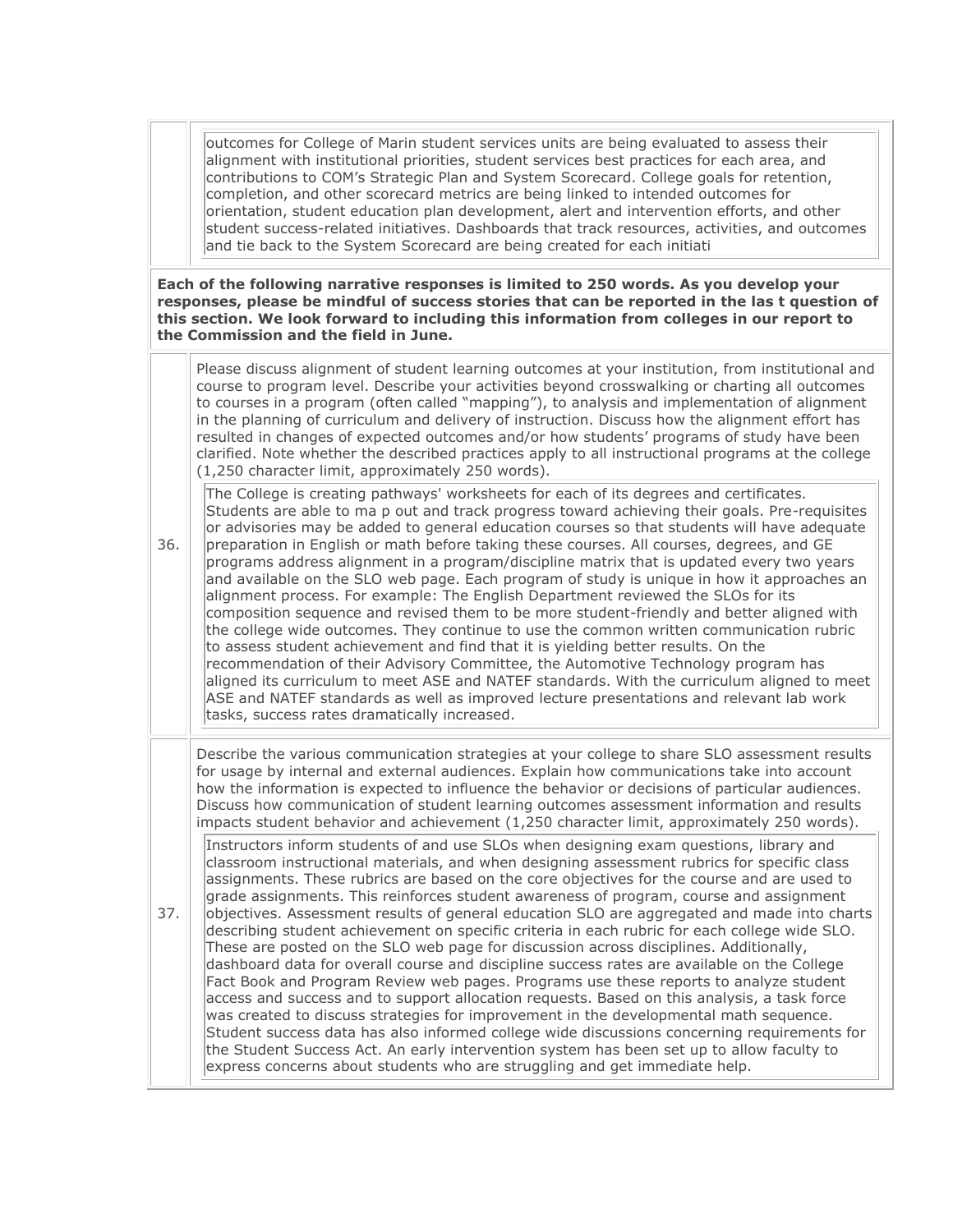|     | Explain how dialog and reporting of SLO assessment results takes place at the departmental and<br>institutional levels. Note whether practices involve all programs at the college. Illustrate how<br>dialog and reporting impact program review, institutional planning, resource allocation, a nd<br>institutional effectiveness (1,250 character limit, approximately 250 words).                                                                                                                                                                                                                                                                                                                                                                                                                                                                                                                                                                                                                                                                                                                                                                                                                                                                                                                                                   |
|-----|----------------------------------------------------------------------------------------------------------------------------------------------------------------------------------------------------------------------------------------------------------------------------------------------------------------------------------------------------------------------------------------------------------------------------------------------------------------------------------------------------------------------------------------------------------------------------------------------------------------------------------------------------------------------------------------------------------------------------------------------------------------------------------------------------------------------------------------------------------------------------------------------------------------------------------------------------------------------------------------------------------------------------------------------------------------------------------------------------------------------------------------------------------------------------------------------------------------------------------------------------------------------------------------------------------------------------------------|
| 38. | PRIE, at the end of the school year, compiles findings from the common tracking tool and<br>prepares reports, which are made available to faculty on the College website. Specific<br>participatory governance committees and the Curriculum Committee review and respond to<br>the Student Access and Success, Curriculum, SLO and Point of Improvement sections of the<br>program reviews which are available online. Informal discussions take place at governance<br>committee and senate meetings, department meetings, and among faculty across disciplines<br>working on specific strategies for improvement. Starting in fall 2013, Faculty Inquiry Groups<br>were formed by interested and often interdisciplinary teams of faculty, counselors and<br>librarians. Each group chose a particular outcome to research and reported their findings at a<br>college wide presentation at the end of the semester. Student Services' areas conduct division<br>and program level meetings to discuss SLO assessments and findings. Presentations are given<br>to governance committees. Institutional student achievement reports have been used in the<br>development of the current Strategic Plan including objectives concerning enrollment<br>management, distance education, instructional technology, and student services |
|     | Please share with us two or three success stories about the impacts of SLO practices on student<br>learning, achievement, and institutional effectiveness. Describe the practices which led to the<br>success (1,250 character limit, approximately 250 words).                                                                                                                                                                                                                                                                                                                                                                                                                                                                                                                                                                                                                                                                                                                                                                                                                                                                                                                                                                                                                                                                        |
| 39. | Early Childhood Education faculty analyzed assignments where students apply knowledge of<br>child development. These have been refined to improve student performance. One<br>assignment requires students to observe a child and record that observation using a "running<br>record" format. They use that record to analyze the child's development. Students often had<br>poor skills in captur ing their observations using the running record format and thus did not<br>have a solid record to complete the analysis portion of the assignment. Now students learn<br>and practice taking running records in class and complete one assignment that only involves<br>observing and recording. With constructive feedback, students are more successful with the<br>subsequent observation/analysis assignment. The Library has increased its emphasis on<br>supporting the college wide Information Literacy Outcome for students across all disciplines.<br>So far, librarians have produced 24 online guides on topics from finding books, citing sources<br>and avoiding plagiarism to discipline-specific guides. Librarians also work with faculty to<br>create assignment-specific guides for students completing research for classes and create<br>web pages specific to the class and the research-based assignments.   |

## **Substantive Change Items**

| #    | Question                                                                                                                                    | <b>Answer</b>                                            |
|------|---------------------------------------------------------------------------------------------------------------------------------------------|----------------------------------------------------------|
| 40.  | Number of submitted substantive change requests:                                                                                            | $2012 - 13: n/a$<br>$2011 - 12: n/a$<br>$2010 - 11: n/a$ |
| 41a. | Is the institution anticipating a proposal for a<br>substantive change in any of the following change<br>categories? (Check all that apply) | No changes planned                                       |
| 41b. | Explain the change(s) for which you will be submitting a<br>substantive change proposal:                                                    | n/a                                                      |